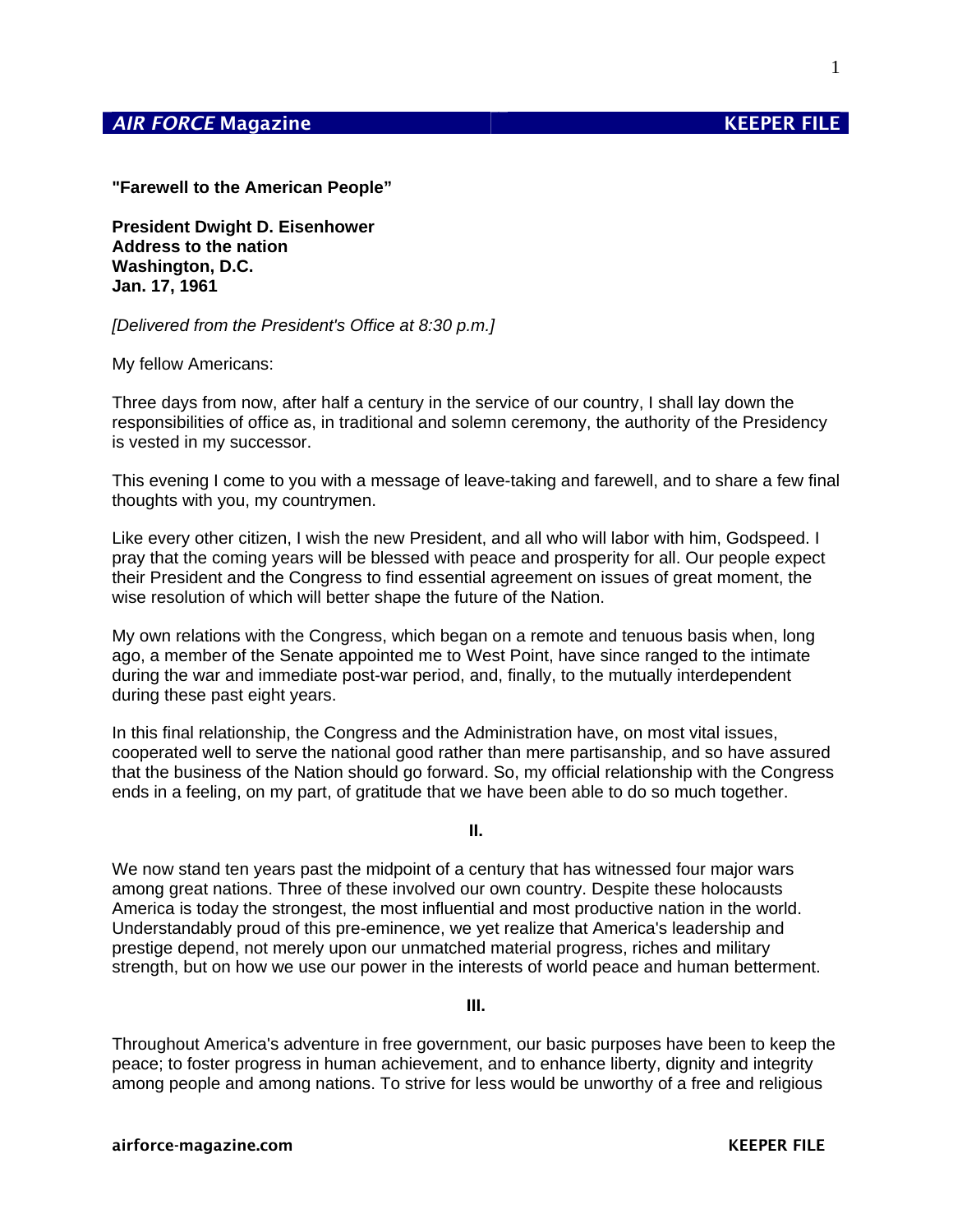people. Any failure traceable to arrogance or our lack of comprehension or readiness to sacrifice would inflict upon us grievous hurt both at home and abroad.

Progress toward these noble goals is persistently threatened by the conflict now engulfing the world. It commands our whole attention, absorbs our very beings. We face a hostile ideology global in scope, atheistic in character, ruthless in purpose, and insidious in method. Unhappily the danger it poses promises to be of indefinite duration.

To meet it successfully, there is called for, not so much the emotional and transitory sacrifices of crisis, but rather those which enable us to carry forward steadily, surely, and without complaint the burdens of a prolonged and complex struggle—with liberty the stake. Only thus shall we remain, despite every provocation, on our charted course toward permanent peace and human betterment.

Crises there will continue to be. In meeting them, whether foreign or domestic, great or small, there is a recurring temptation to feel that some spectacular and costly action could become the miraculous solution to all current difficulties. A huge increase in newer elements of our defense; development of unrealistic programs to cure every ill in agriculture; a dramatic expansion in basic and applied research—these and many other possibilities, each possibly promising in itself, may be suggested as the only way to the road we wish to travel.

But each proposal must be weighed in the light of a broader consideration: the need to maintain balance in and among national programs-balance between the private and the public economy, balance between cost and hoped for advantage—balance between the clearly necessary and the comfortably desirable; balance between our essential requirements as a nation and the duties imposed by the nation upon the individual; balance between actions of the moment and the national welfare of the future. Good judgment seeks balance and progress; lack of it eventually finds imbalance and frustration.

The record of many decades stands as proof that our people and their government have, in the main, understood these truths and have responded to them well, in the face of stress and threat. But threats, new in kind or degree, constantly arise. I mention two only.

# **IV.**

A vital element in keeping the peace is our military establishment. Our arms must be mighty, ready for instant action, so that no potential aggressor may be tempted to risk his own destruction.

Our military organization today bears little relation to that known by any of my predecessors in peacetime, or indeed by the fighting men of World War II or Korea.

Until the latest of our world conflicts, the United States had no armaments industry. American makers of plowshares could, with time and as required, make swords as well. But now we can no longer risk emergency improvisation of national defense; we have been compelled to create a permanent armaments industry of vast proportions. Added to this, three and a half million men and women are directly engaged in the defense establishment. We annually spend on military security more than the net income of all United States corporations.

This conjunction of an immense military establishment and a large arms industry is new in the American experience. The total influence-economic, political, even spiritual—is felt in every city,

## airforce-magazine.com KEEPER FILE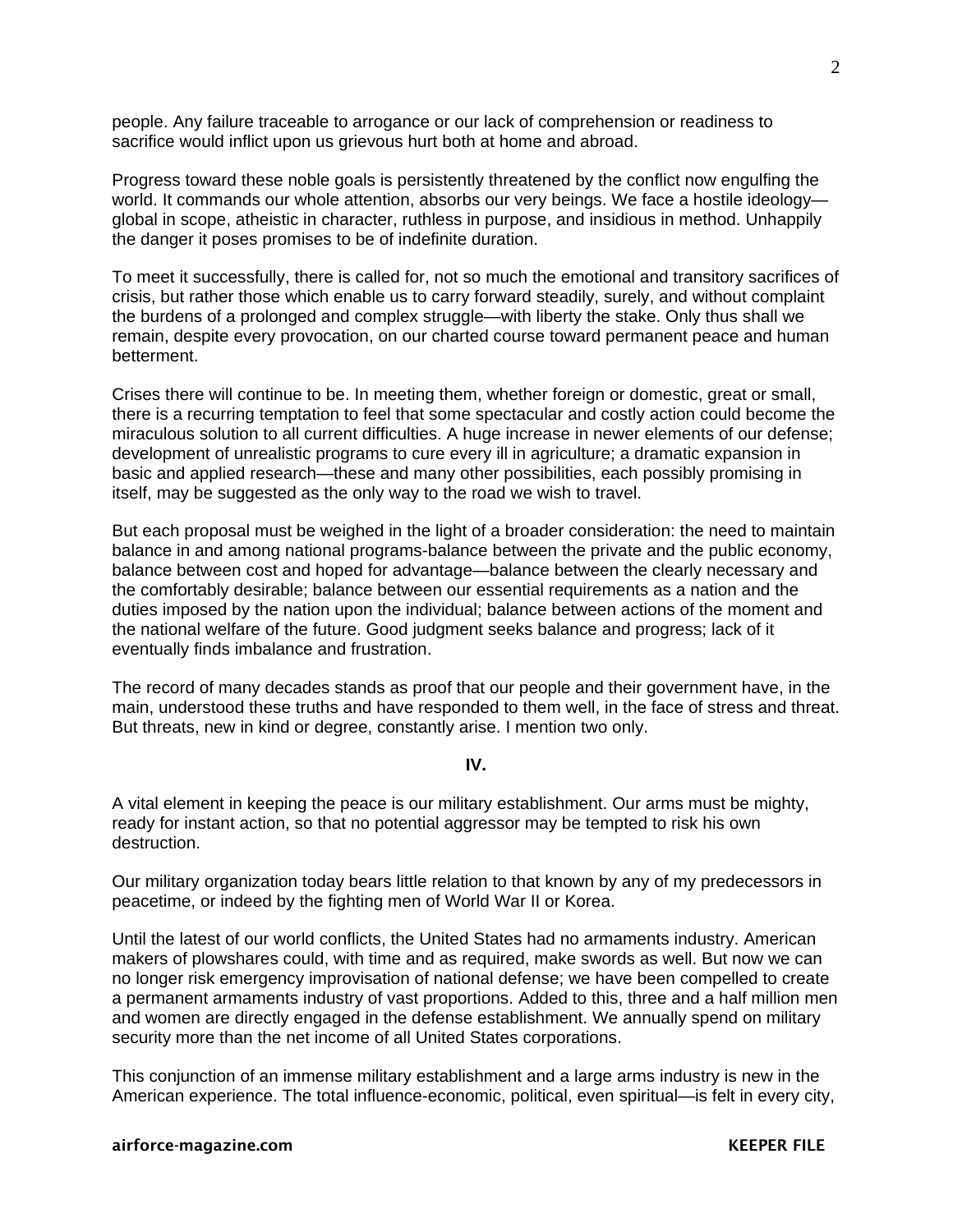every State house, every office of the Federal government. We recognize the imperative need for this development. Yet we must not fail to comprehend its grave implications. Our toil, resources and livelihood are all involved; so is the very structure of our society.

In the councils of government, we must guard against the acquisition of unwarranted influence, whether sought or unsought, by the military-industrial complex. The potential for the disastrous rise of misplaced power exists and will persist.

We must never let the weight of this combination endanger our liberties or democratic processes. We should take nothing for granted. Only an alert and knowledgeable citizenry can compel the proper meshing of the huge industrial and military machinery of defense with our peaceful methods and goals, so that security and liberty may prosper together.

Akin to, and largely responsible for the sweeping changes in our industrial-military posture, has been the technological revolution during recent decades. In this revolution, research has become central; it also becomes more formalized, complex, and costly. A steadily increasing share is conducted for, by, or at the direction of, the Federal government.

Today, the solitary inventor, tinkering in his shop, has been overshadowed by task forces of scientists in laboratories and testing fields. In the same fashion, the free university, historically the fountainhead of free ideas and scientific discovery, has experienced a revolution in the conduct of research. Partly because of the huge costs involved, a government contract becomes virtually a substitute for intellectual curiosity.

For every old blackboard there are now hundreds of new electronic computers. The prospect of domination of the nation's scholars by Federal employment, project allocations, and the power of money is ever present—and is gravely to be regarded.

Yet, in holding scientific research and discovery in respect, as we should, we must also be alert to the equal and opposite danger that public policy could itself become the captive of a scientific-technological elite.

It is the task of statesmanship to mold, to balance, and to integrate these and other forces, new and old, within the principles of our democratic system—ever aiming toward the supreme goals of our free society.

### **V.**

Another factor in maintaining balance involves the element of time. As we peer into society's future, we—you and I, and our government-must avoid the impulse to live only for today, plundering, for our own ease and convenience, the precious resources of tomorrow. We cannot mortgage the material assets of our grandchildren without risking the loss also of their political and spiritual heritage. We want democracy to survive for all generations to come, not to become the insolvent phantom of tomorrow.

# **VI.**

Down the long lane of the history yet to be written America knows that this world of ours, ever growing smaller, must avoid becoming a community of dreadful fear and hate, and be, instead, a proud confederation of mutual trust and respect.